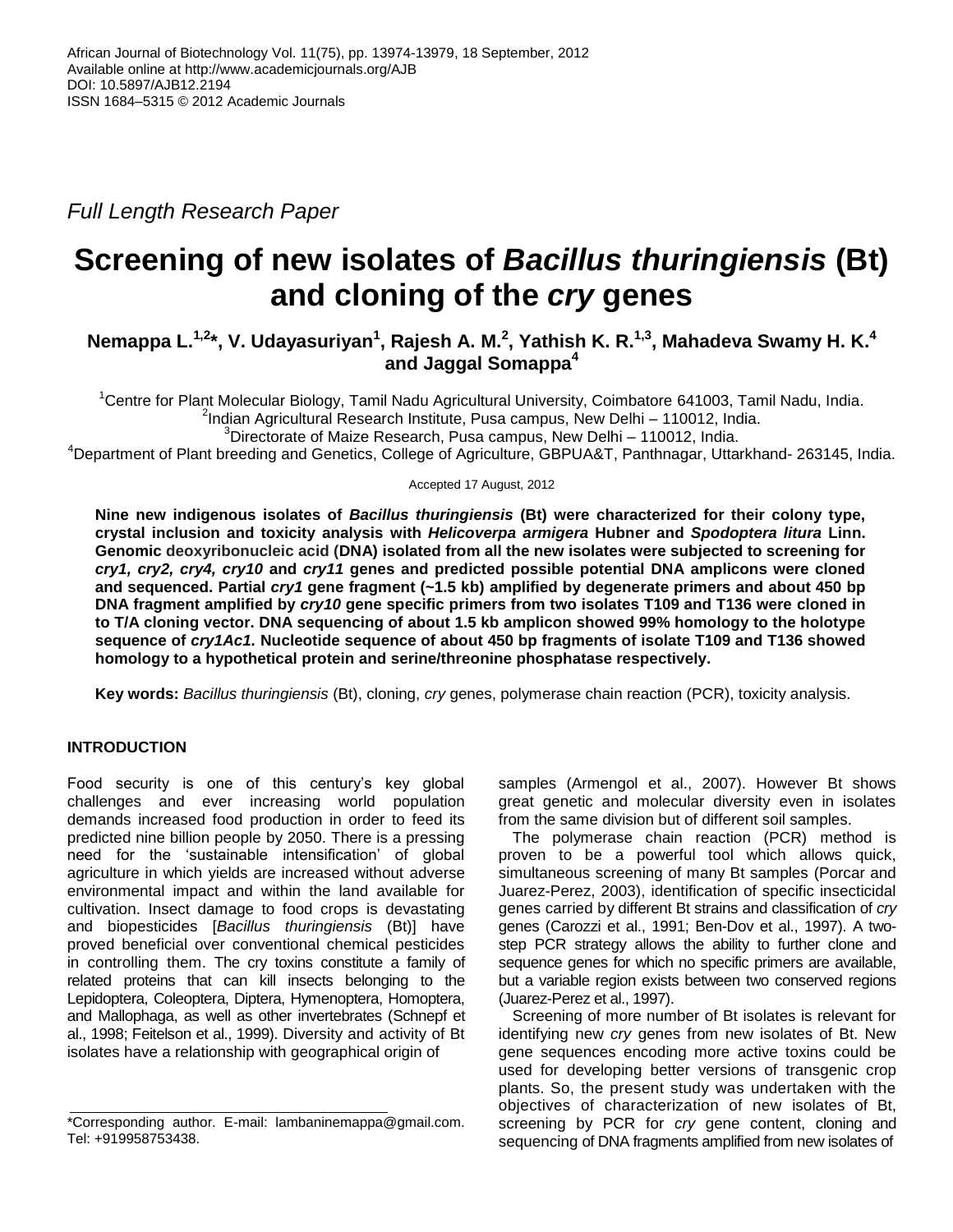#### **MATERIALS AND METHODS**

#### **Bacterial strains, plasmids**

New isolates of Bt (T33, T46, T96, T109, T110, T136, T153, T183 and T191) and reference strain, Bt subsp kurstaki (HD1) and Bt subsps isrelensis (Bti) used in this study were obtained from the collection of Bt strains maintained by the Department of Plant Molecular Biology and Biotechnology, Tamil Nadu Agricultural University, Coimbatore, India. The reference strain, HD1 was originally obtained from Bacillus Genetic Stock Centre, Ohio state university, Columbus, Ohio, USA. The T/A cloning vector, pTZ57R/T used in the present study was purchased from Fermentas, INC.

#### **Characterization of indigenous isolates of Bt**

The Bt isolates streaked on  $T_3$  agar plates were incubated at 30 $\degree$ C for two to three days. Colony morphology was observed for the single colonies developed on  $T_3$  agar plates. To analyze the crystal morphology, new isolates were grown in T3 media till 90% cell lyses and stained with 0.133% Coomassie brilliant blue G250 in 50% acetic acid permanent staining solution and observed for crystal morphology under light microsope. Toxicity analysis of new isolates of Bt against *Helicoverpa armigera* and *Spodoptera litura* was carried out as described by Patel et al. (1968). The spore-crystal mixture was isolated from the three new isolates of Bt and a reference strain, HD1 and Bti, as described by Laemmli (1970).

#### **Screening of Bt strains by PCR**

Total genomic DNA from Bt strains *viz.* T33, T46, T96, T109, T110, T136, T153, T183 and T191 were extracted as described earlier by Kalman et al. (1993) and used as a template for the PCR amplification. The PCR was accomplished using an Eppendorf thermal cycler in 25 µl reaction volume containing 30 ng of total genomic DNA of Bt, 2.5 µl of 10X PCR buffer (10 mMTris-HCl; pH: 9.0, 50 mM KCl, 1.5 mM  $MqCl<sub>2</sub>$ ), 75 μM each of dNTPs, 50 ng each of forward and reverse primers and 1.5 Units of *Taq* DNA polymerase. The PCR was performed for 30 cycles. The primers and temperature profiles used for PCR for *cry1* and *cry2, cry4* genes were used as described by Ben-Dov et al. (1997) and for *cry10, cry11* as described by Ejiofor and Johnson (2002).

#### **Cloning of DNA fragments from new isolates of Bt**

The degenerate primers, JF and JR were used to amplify the partial *cry1* gene fragments (~1.5 kb) as described by Juarez- Perez et al. (1997) and *cry 4, cry 10* F & R gene specific primers were used to amplify *cry4* and *cry10* gene fragments as specified by Ejiofor and Johnson (2002). The PCR product was purified by column provided in the PCR cleanup kit, as per the manufacturer's instruction and ligated into T/A vector (pTZ57R/T, Fermentas, INC.) The ligated mixture was transformed into *Escherichia coli* as per the standard procedure (Sambrook et al., 1989). The transformed colonies of *E. coli* were screened by colony PCR with M13F and M13R primers for checking the presence of insert.

#### **Nucleotide sequencing of recombinant clones**

Nucleotide sequencing of DNA fragments cloned in pTZ57R/T was

carried out by automated sequencing (Genei, Bangalore). Sequence data were generated using standard primer, M13F for ~450 bp amplicons of isolate T109 , T136 and three primers M13F, M13R and an internally designed primer in the known region of ~1.5 kb amplicon of *cry1* gene. The sequence obtained by cloned amplicons was subjected to homology analysis using Basic Local Alignment Search Tool (BLAST), programme of NCBI. 'BioEdit' programme was used to deduce amino acid sequence.

#### **RESULTS**

#### **Characterization of indigenous isolates of Bt**

Nine new isolates of Bt were observed for colony morphology on  $T_3$  agar plates, two showed mucoid type and seven showed fried egg type (HD1 type) colonies. Further seven among nine isolates showed spherical inclusions and one each showed bipyramidal and cuboidal inclusions (Table 1). Toxicity analysis against neonate larvae of *Helicoverpa armigera* and *spodoptera litura* by artificial diet based bioassay, the nine new isolates of Bt showed high variations of toxicity ranging from zero to 100%. Only one of the four isolates of Bt (T191) showed 100% mortality as in the case of reference strain of Bt, HD1 whereas, the remaining three Bt isolates showed < 40% mortality.

## **Polymerase chain reaction (PCR) screening of new Bt isolates**

Total genomic DNA was isolated from all the new isolates of Bt and subjected to screening for *cry1, cry2, cry4, cry10, cry11* genes with universal primers by PCR. Amplification of size ~270 bp (Figure 1) for *cry1* gene and ~450 bp (Figure 2) for *cry10* gene were observed whereas, *cry2, cry4 and cry11* genes with gene specific primers gave no amplification (Data not shown). Further *cry1* positive isolate was subjected to screening for its subfamily genes with a combination of a degenerate forward and gene specific reverse primers showed expected length amplicon for *cry1Ac* and non specific amplicons with others (Figure 3).

#### **Cloning of DNA amplicons from new isolate of Bt**

Partial *cry1* gene fragments of about 1.5 kb amplified by PCR from the genomic DNA of Bt isolate T191, using a set of forward and reverse degenerate primers; JF and JR; higher intensity nonspecific amplicon of  $~1.7$  kb amplified from Jf and JR from same isolate and ~450 bp DNA fragments amplified by *cry10* universal primers from isolate T109, T136 were further cloned separately into T/A vector. *E. coli* transformants were selected by bluewhite screening and further confirmed by screening for the presence of target DNA insert by colony PCR with M13F and M13R primers. Automated DNA sequencing method was used to determine the nucleotide sequence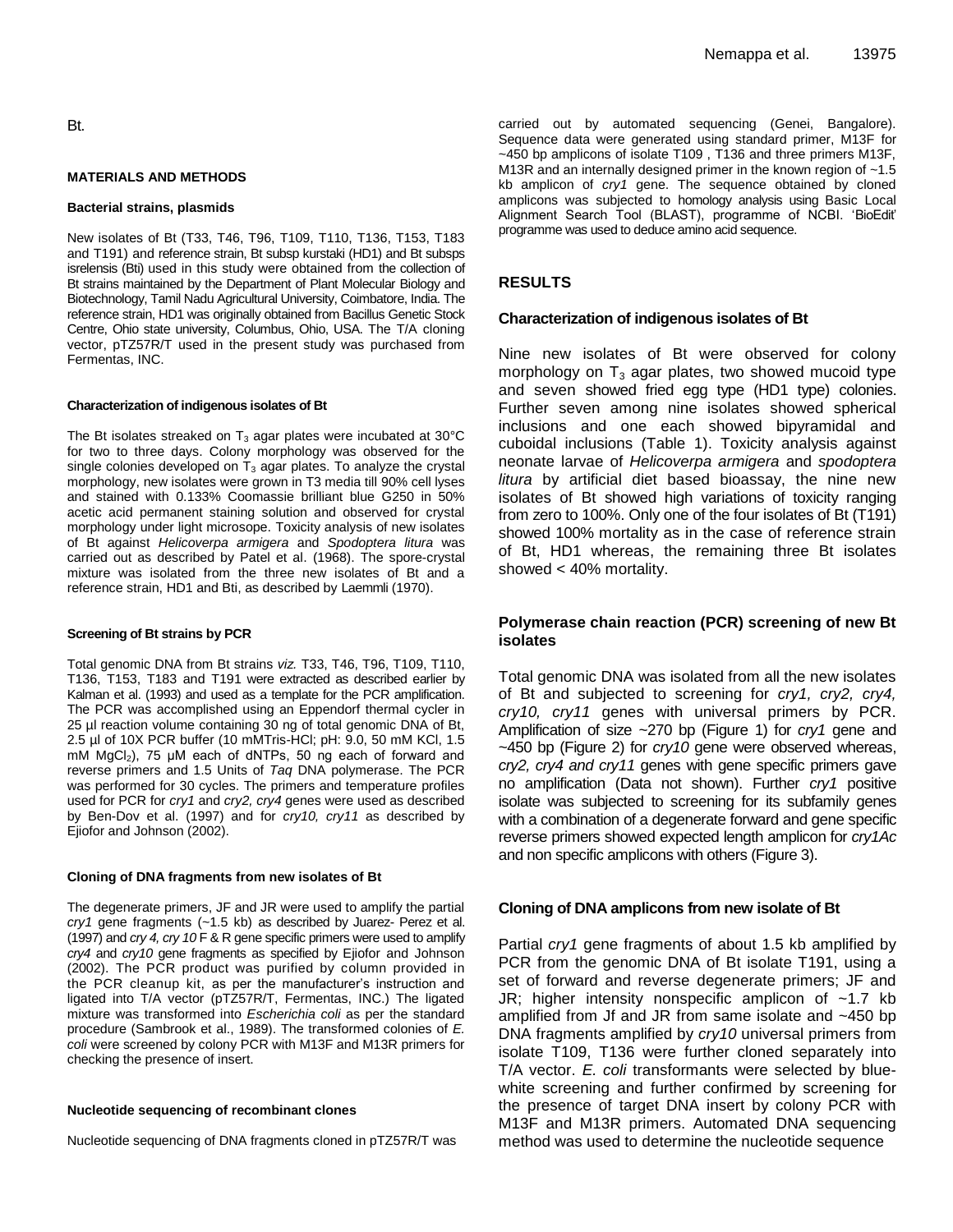| S/N | <b>Isolate</b>   | <b>Colony morphology</b> | <b>Crystal shape</b>            | <b>Toxicity</b> |                 |
|-----|------------------|--------------------------|---------------------------------|-----------------|-----------------|
|     |                  |                          |                                 | S. litura (%)   | H. armigera (%) |
|     | HD <sub>1</sub>  | Fried egg                | <b>Bipyramidal and Cuboidal</b> | 100             | 100             |
| 2   | Bti              | Fried egg                | Spherical and Irregular         | 40              | 40              |
| 3   | T33              | Fried egg                | Spherical                       | 15              | 20              |
| 4   | T46              | Mucoid                   | Spherical                       | 20              | 20              |
| 5   | T96              | Fried egg                | Spherical                       | 30              | 40              |
| 6   | T109             | Fried egg                | Cuboidal                        | 30              | 30              |
| 7   | T <sub>110</sub> | Mucoid                   | Spherical                       | 30              | 30              |
| 8   | T136             | Fried egg                | Spherical                       | 30              | 30              |
| 9   | T153             | Fried egg                | Spherical                       | 20              | 10              |
| 10  | T183             | Fried egg                | Spherical                       | 20              | 20              |
| 11  | T191             | Fried egg                | Bipyramidal                     | 100             | 100             |
| 12  | 4Q7              |                          | No crystal                      | $\mathbf 0$     | 0               |
| 13  | $H2O$ Control    |                          | ۰.                              | $\Omega$        | 0               |

**Table 1.** Characterization of new isolates for colony and crystal morphology.



**Figure 1.** Agarose gel electrophoresis of PCR products amplified by primers specific for *cry1* gene. Lane 1, 100 bp marker; lane 2, new isolate T110 of Bt which is negative for *cry1*gene (namely : T110); lane 3, new isolate T191 of Bt which is positive for *Cry1* gene; lanes 4 to 10, new isolates of Bt which are negative for *cry1*gene (namely: T109, T183, T153, T136, T33, T46 and T96); lane 11, reference strain of Bt, HD1 (positive control); lane 12, reference strain of Bt, HD73 (positive control); lane 13: negative control.

of DNA inserts. The nucleotide data generated from ~1.5 kb insert of T191 isolate showed homology to holotype *cry1Ac1* gene from position 718 to 2282 of its ORF. Deduced amino acid sequence of the partial *cry1Ac* gene of the Bt isolate, T191 showed variation of one amino acid at position 235 (out of 521 residues) in comparison to *Cry1Ac1* (Figure 4). Insert DNA of ~1.7 kb from isolate T191 also showed homology to *Cry1Ac*. Insert DNA of size~450 bp from isolate T136 showed homology to serine/threonine specific protein phosphatase gene. Nucleotide data of ~450 bp fragment of T109 isolate did not show homology to any of the known genes, however deduced amino acid sequence showed homology to a hypothetical protein.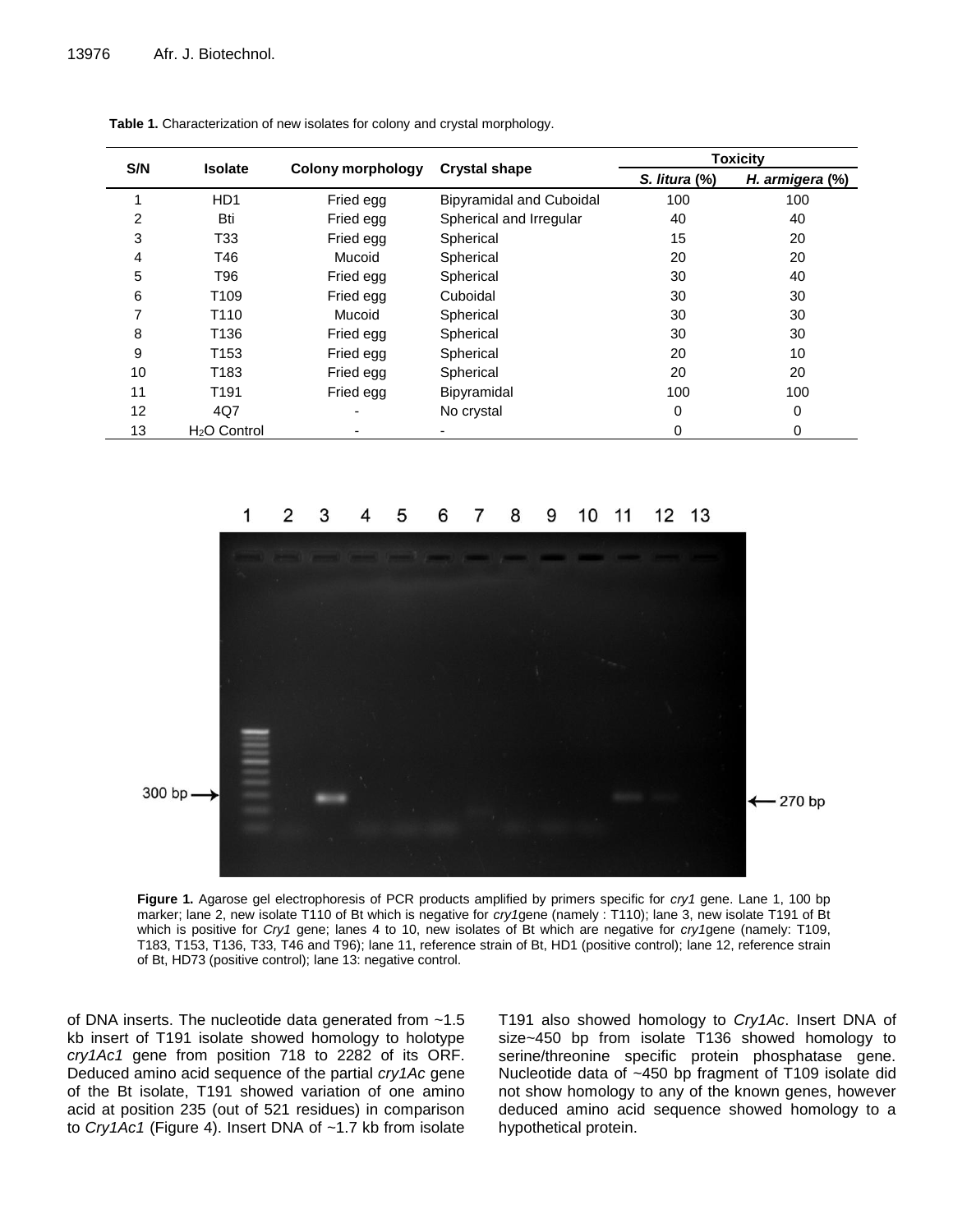

**Figure 2.** Agarose gel electrophoresis of PCR products amplified by primers specific for *cry10* gene. Lane 1, 100 bp marker; lane 2, Reference strain of Bt, Bti; lane 3, new isolates of Bt which is negative for *cry1* gene too be make, and  $\epsilon$ , neteroided strain of Bt, Bt, and 6, new isolated of Bt which is hegative for  $\epsilon$ y? gene<br>(namely: T33); lane 4, new isolates of Bt which is positive for *cry10* gene (namely: T109); lanes 5 and 6, ne isolates of Bt which are negative for *cry10* gene (namely: T46, T96); lane 7, new isolates of Bt which is positive for *cry10* gene (namely: T136); lanes 8 to 11, new isolates of Bt which are negative for *cry10* gene (namely: for *cry10* gene (namely: 1136); lanes 8 to 11, nev<br>T110, T153, T183, T191); lane 12, negative control.



**Figure 3.** Screening of Bt isolate T191 for *cry1* sub family genes. Lane 1, 1 kb marker; lanes 2 and 3, no amplification by *cry1* sub- family primers (namely: J1Aa, J1Ab); lane 4, amplification by sub - family primer J1Ac; lanes 5 to 9, no amplification by *cry1* sub- family primers (namely: J1Ad, J1B, J1C, J1D, J1E); lane 10, amplification by sub - family primer J1F; lane 11, amplification by Family primer J1 Forward and Reverse; lane 12, negative control.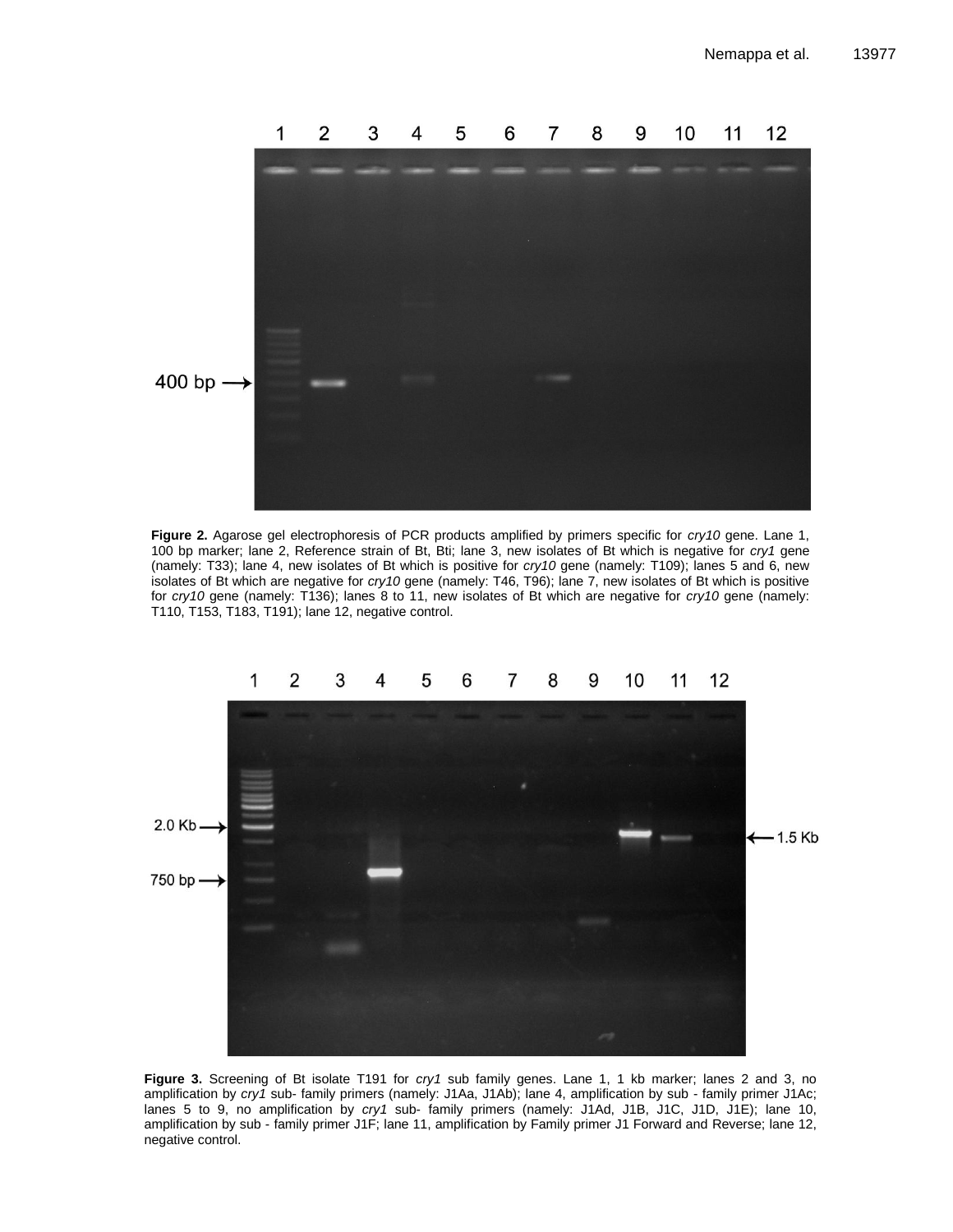| Query: T191 | Subject: Cry1Ac1                                                                                                                           |  |  |  |  |  |  |
|-------------|--------------------------------------------------------------------------------------------------------------------------------------------|--|--|--|--|--|--|
|             | Sbjct 420 VPPRQGFSHRLSHVSMFRSGFSNSSVSIIRAPMFSWIHRSAEFNNIIASDSITQ <b>t</b> PAVKG 479                                                        |  |  |  |  |  |  |
|             | Query 181 VPPRQGFSHRLSHVSMFRSGFSNSSVSIIRAPMFSWIHRSAEFNNIIASDSITQFPAVKG 240<br>VPPRQGFSHRLSHVSMFRSGFSNSSVSIIRAPMFSWIHRSAEFNNIIASDSITQ PAVKG |  |  |  |  |  |  |

**Figure 4**. Homology between the deduced amino acid sequence of clone, T191 and Cry1Ac1. **Figure 4**. Homology between the deduced amino acid sequence of clone, T191 and Cry1Ac1.

## **DISCUSSION**

## **Characterization of new isolates of Bt for colony morphology**

Colony morphology can help to distinguish Bt colonies from other *Bacillus* species. The study on colony morphology of nine isolates of Bt showed two types of colonies that is, one typical, fried egg like as reported (Parry et al., 1983; Travers et al., 1987) earlier and another mucoid type having smooth surface with lustrous appearance.

Initial identification of Bt is mainly based on the presence of crystalline inclusions. The bright field microscopy is more useful than phase contrast microscopy for high throughput evaluation of bacterial colonies for the presence of crystals and also for identification of small crystals (Rampersad and Ammons, 2005). There is a striking correlation between the shape of the parasporal crystal and the spectrum of toxicity it displays; the lepidopteran-toxic crystals are bipyramidal, the dipteran toxic crystals are spherical, and coleopteran-toxic crystals are cuboidal in their shape (Chambers et al., 1991; Maher et al., 2004). Out of nine new isolates of Bt observed for crystal inclusion in present study, seven isolates produced spherical inclusions and one each of bipyramidal and cuboidal inclusion.

In the present study, efficacy of nine new isolates of Bt were compared with the reference strain, HD1 against the lepidopteran insects, *S. litura* and *H. armigera*. The mortality percentage showed high variations. Only T191 (which showed bipyramidal crystal inclusion) of the nine isolates of Bt showed 100% mortality to both species of larvae and remaining eight isolates showed less than 40% mortality on 7 DAT. All these results strengthened the results from crystal inclusion study and gave a direction to screen the less toxic isolates for dipteran specific genes as majority of them showed spherical inclusion. Another reference strain Bti used in this study showing 40% mortality to both the larvae led us to hypothesize that *cyt* genes present in this strain may be responsible for the mortality (Table 1). It was reported earlier that, cyt toxins synergize the toxic effect of some Cry proteins active against mosquitoes and also that of the Bin toxin produced by *B. sphaericus* (Wirth et al.,

2001). Toxicity of *cyt* genes against lepidopteran larvae *Spodoptera frugiperda* has also been reported earlier (Jose et al., 2009).

## **Screening of new isolates of Bt by PCR**

In the present study, nine new isolates of Bt were screened for the presence of *cry1*, *cry2 cry4*, *cry10* and *cry11* genes. One of the nine new isolate of Bt, T191 showed presence of *cry1* family genes which was further subjected to screening for presence *cry1* subfamily genes and the result was positive for *cry1Ac*. Interestingly a high intensity PCR *cry1Ac* product of unexpected size was obtained from *cry1F* sub-family primer. Furthermore all the nine new isolates were screened for the presence of dipteran specific *cry* genes (*cry4, cry10, cry11*). Among them two isolates (T109 and T136) showed near expected amplicon of size ~450 bp (expected 404 bp) with *cry10* gene specific primers and none of the isolates were positive for *cry4* and *cry11* genes.

Porcar et al. (2002) suggested that strains yielding unusual PCR products could be selected for further analyses leading to the identification and characterization of hypothetical novel *cry* genes.

### **Cloning of DNA fragments from new isolates of Bt**

Nucleotide sequence data of DNA fragment amplified by *cry10* primer from isolate T109 did not show significant similarity with any of the sequence from database, but deduced amino acid sequence showed 43% homology to a hypothetical protein; whereas, nucleotide sequence data of *cry10* amplicon from isolate T136 showed 94% homology to serine/threonine protein phosphatase, which fall under the gene family reported to be associated with the Bti toxin resistance (Paris et al., 2012).

Nucleotide Sequence of ~1.7 kb DNA fragment amplified by *cry1F* sub-family gene specific primer showed 99% homology to holotype *cry1Ac1*. Further careful analysis of sequence revealed that the *cry1Ac* ORF contain a region 55% (11 oligomers out of 20) homology to the primer used, resulting in amplification of ~1.7 kb fragment of cry*1Ac* gene from *cry1F* subfamily